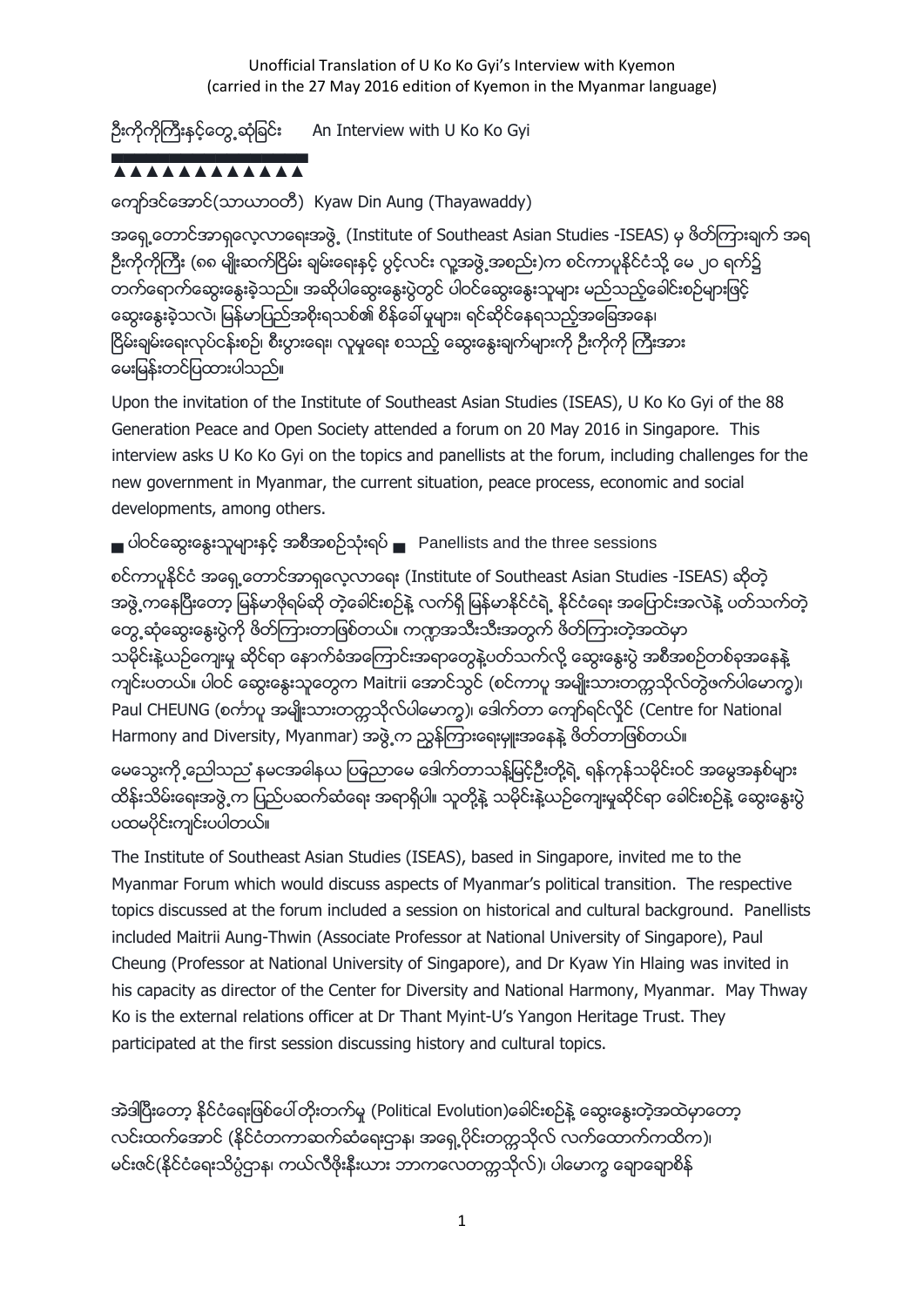# (နိုင်ငံတကာဆက်ဆံရေးဌာန၊ ရန်ကုန် တက္ကသိုလ်)၊ ဦးတင်မောင်မောင်သန်း ဖိတ်ကြားတဲ့ISEAS အရှေ့တောင်အာရှလေ့လာေရး အင်စတီကျုက ပညာရှင်တို့ ပါဝင်ဆွေးနွေးပါတယ်။

Then, on the topic of "Political Evolution", Lin Htet Aung, Assistant Lecturer in International Relations from East Yangon University, Min Zin, Political Science Department at University of California-Berkeley, Professor Chaw Chaw Sein, International Relations Department, Yangon University, and U Tin Maung Maung Than, an expert from the host institute ISEAS, participated in the discussions.

တတိယပိုင်းအစီအစဉ်က စီးပွားေရးနဲ့လူမူေရးဖွံ့ဖြိုး တိုးတက်မှု ဆိုတဲ့ ေခါင်းစဉ်နဲ့၊ ဒေါက်တာေဇာ်ဦးMDRM မြန်မာဖွံ့ဖြိုးရေးနဲ့ သုတေသန အင်စတီကျု အမှုဆောင် ဒါရိုက်တာGIZ က ဦးစံသိန်း၊Mary CALLAHN (ဝါရှင်တန်တက္ကသိုလ်၊ တွဲဖက်ပါေမာက္ခ)၊Michael MCGOVERN (မီချီကန် တက္ကသိုလ်တွဲဖက်ပါေမာက္ခ) တို့နဲ့ ေဆြးေႏြးၾကတယ္။

The third session was on the topic of economic and social developments, and included discussions by Dr Zaw Oo, Executive Director of MDRM [sic] or Myanmar Development Resource Institute, U San Thein from GIZ, Mary Callahan, Associate Professor, University of Washington, and Michael McGovern, Associate Professor, University of Michigan.

ေနာက္တစ္ခါ ျမန္မာရဲ႕ ႏုိင္ငံတကာဆက္ဆံေရးနဲ႔ ပတ္သက္လုိ႔Myanmar's International Relations အေါင်းစဉ်နဲ့ ဒေါက်တာအောင်မျိုး (Japan နိုင်ငံ International University) က ညွှန်ကြားရေးမှူး၊ Shell Myanmar Energy က အစိုးရဆက်ဆံေရးအရာရှိ၊ Andrew LEE GE Myanmar က ဌာနေကိုယ်စားလှယ် တာဝန်ခံ၊ Christoper TAN- Chon Son OCBC Bank က ပုဂ္ဂိုလ်ပါတယ်။

Then, with regard to international relations, under the topic "Myanmar's International Relations", Dr Maung Aung Myoe, Director from the International University of Japan, the Government Relations officer from Shell Myanmar Energy, Andrew Lee, the Country Representative of GE Myanmar, and Christopher Tan Chor Sen of OCBC Bank were included.

သူတို့တွေ မြန်မာရဲ့ နိုင်ငံတကာ ဆက်ဆံေရးနဲ ့ ပတ်သက်လို့ ဆွေးနွေးပြီးနောက်ပိုင်းမှာ မြန်မာနိုင်ငံမှာစီးပွားရေးလုပ်ငန်းများ လုပ်ဆောင်ခြင်းဆိုတဲ့ အခန်းကဏ္ဍနဲ့ပတ်သက်ပြီးDairy Business in Myanmar ဆုိတဲ့ ေခါင္းစဥ္နဲ႔ Wong Yit Fan (Emerging Market Entrepreneurs Wachirachai KOONAWATTANA သူက ကျွန်တော်တို့ နိုင်ငံမှာ အခု SCG တံဆိပ်နဲ့ ဘိလပ်မြေတွေ ရောင်းချနေ တယ်။ ေမာ္လၿမိဳင္ေဆး႐ံုေဆာက္ထားတယ္။ SCG အဖြဲ႕ကStrategic Management Director Jean Loi VDB- LOI ကုမ္ပကီကManaging Partner Serge PUNဖိတ်ထားပေမယ့် မလာနိုင်လို့ သူ့ကော်မတီက တစ်ယောက်လာတယ်။ ကျွန်တော်ဒီမှာရှိတဲ့ရိုးမဘဏ်Winston Set-AUNG ဖိတ်ထားပေမယ့် သူကမလာ နိုင်ဘူး။

After they had discussed Myanmar's international relations, under the topic of "Doing Business in Myanmar", Wong Yit Fan, Emerging Market Entrepreneurs, Wachirachai Koonamwattana, Strategic Management Director of SCG (which sells cement in our country, and has built a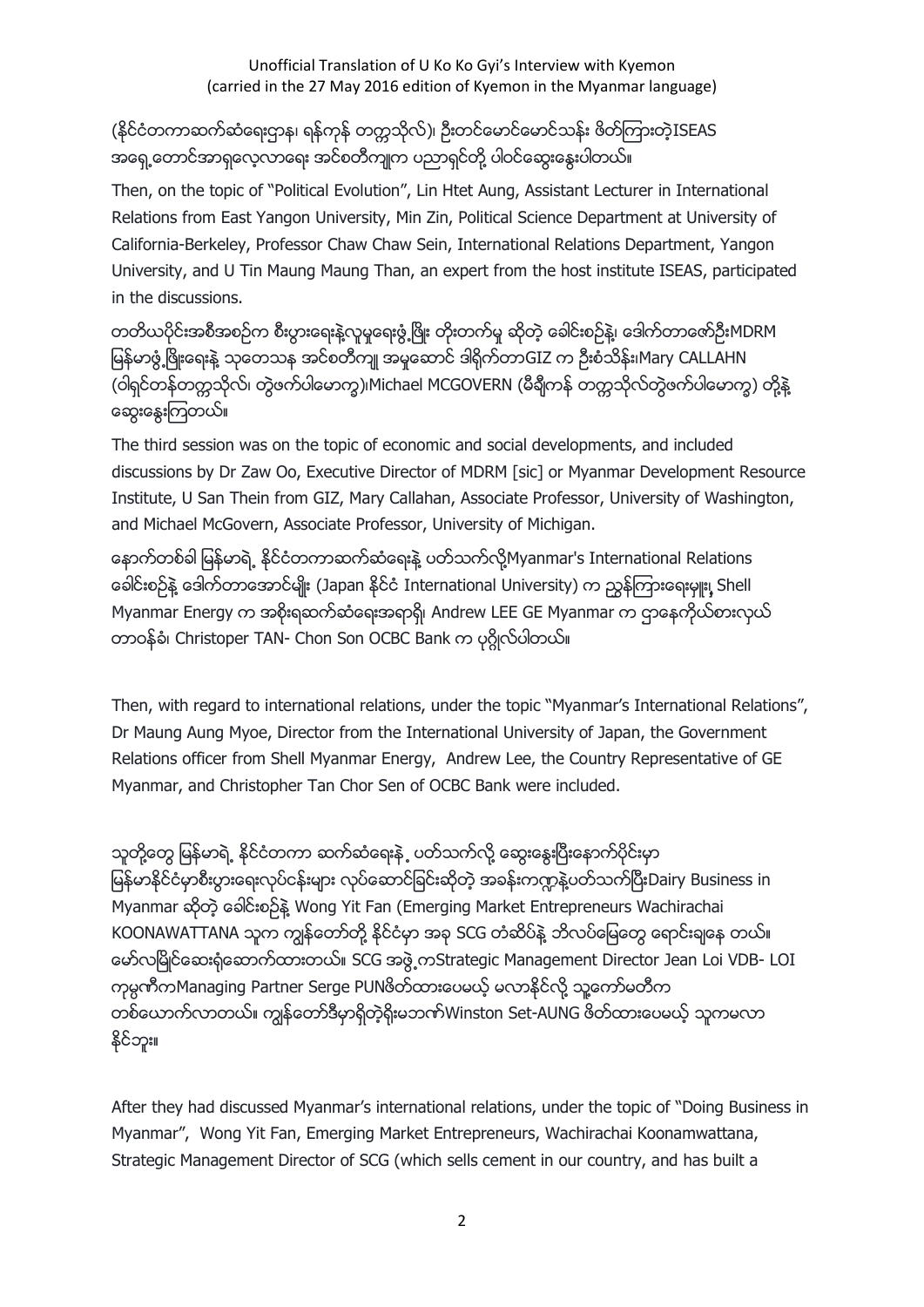hospital in Mawlamyaing), Jean Loi, Managing Partner of VDB-LOI, and a representative of Serge Pun who had been invited but could not make it. Winston Set-Aung had also been invited but could not attend.

သူတို့အခန်းကဣာအလိုက်ဆွေးနွေးပွဲတွေပြီးတဲ့ အခါမှာ ကျွန်တော့်ကို အထူးဖိတ်ကြားထားသော ဧည့်သည်Distinguished Speaker အဖြစ်နဲ့ ဖိတ်တယ်။ ကျွန်တော်ရဲ့ ဖြတ်သန်းမှုနဲ့ လက်ရှိနိုင်ငံရေး အခြေအနေ အပေါ်မှာ အမြင်သုံးသပ်ချက်တွေ၊ အဲဒါတွေကို ဆွေးနွေး ဟောပြောပြီးတဲ့အချိန်မှာ အမေးအဖြေကဣာအတွက်Moderator အဖြစ် ေဆာင်ရွက်တဲ့ပုဂ္ဂိုလ်က အရင်က အာဆီယံအတွင်းရေးမှူးချုပ်တာဝန်ယူခဲ့တဲ့ ONG Keng Yong ဖြစ်ပါတယ်။ သူက လက်ရှိအခြေအနေမှာ နန်ရန်း နည်းပညာ တက္ကသိုလ်ရဲ့ ဒုတိယအမူေဆာင်ဥက္ကဋ္ဌ ဖြစ်ပါ တယ်။ သူကပွဲကို စီစဉ်ပေးတယ်။ ပဲ့ဖြစ်စဉ်အစအဆုံးပေါ့။

After all the discussions under each topic, it was my turn to speak as their invited Distinguished Speaker. After I had talked about the experiences I had gone through and my perspective and assessment of the current political situation, there was a question and answer session moderated by former ASEAN Secretary-General Ong Keng Yong. He is currently Deputy Executive Chairman (of the S Rajaratnam School of International Studies) at Nanyang Technological University. He moderated and managed the session from start to end.

ကဣာအလိုက် မြန်မာနိုင်ငံရဲ့သမိုင်းေကြာင်းဆိုင်ရာ လူမှုရေးအခြေ အနေ၊ နိုင်ငံတကာဆက်ဆံရေး၊ နိုင်ငံရေး ဖြစ်ပေါ် တိုးတက်မှု အစရှိသဖြင့် နိုင်ငံရဲ့ စီးပွားေရးဖွံ့ဖြိုး တိုးတက်မှုတွေ ခေါင်းစဉ် အလိုက် ေဟာပြောဆွေးနွေး မႈေတြ လုပ္ပါတယ္။

So there were sessions that each discussed topics including Myanmar's historical and social situation, international relations, political development, and the country's economic development.

■ ပြန်လွတ်လာတဲ့ အချိန် ဒေါ် အောင်ဆန်းစုကြည်လည်းနေအိမ်အကျယ် ချုပ်ဖြစ်နေတော့ ■ When I was released from prison, Daw Aung San Suu Kyi was still under house arrest

ကျွန်တော် ကတော့ ကျွန်တော် တို့နိုင်ငံမှာ လက်ရှိပြီးခဲ့ တဲ့ ေရွးေကာက် ပွဲရဲ့ ေအာင်ပွဲနဲ့ပတ်သက်ပြီးေတာ့ ္သြ .<br>ကျန်တော်တို့အားလုံး ဝမ်းသာအား ရဖြစ်ကြတယ်။ ဒီရလဒ် ဆိုတာကလည်း မျိုးဆက်တွေနဲ့ချီပြီးတော့ ္သာ<br>အာဏာရှင် ဆန့်ကျင်ရေး၊ ဒီမိုကရေစီရေး ရုန်းကန်လှုပ်ရှားခဲ့တာတွေ အားလုံးရဲ့ အသီးအပွင့်ဖြစ်တယ်ဆိုတာကို အဲဒါကို ကျွန်တော်ပြောပြတယ်။

I shared that we were all very gratified by the election victory in our country. I also explained that this resulted from generations of struggle for democracy, and against dictatorships.

ကျွန်တော့်ကိုဖိတ်တာလည်း ၈၈ မျိုးဆက်အထွေထွေ အတွင်းရေးမျုး တစ်ယောက်အနေနဲ့ ဖိတ်ကြားတာဖြစ်တဲ့ အခါကျတော့ ကျွန်တော်တို့နိုင်ငံရဲ့ သမိုင်းကြောင်းမှာ ထူးခြားတဲ့ ကျောင်းသားလှုပ်ရှားမှုရဲ့ အခန်း ကဏ္ဍကို ဖြောကြတယ်။ ဒီေန့ဒီချိန်အထိ အမျိုးသားေအာင်ပွဲေန့ အဖြစ်ကျင်း ပနေတဲ့ ေန့ရက်ကိုယ်နိုက်က ပထမကျောင်း သားသပိတ် အင်္ဂလိပ်ကိုဆန့်ကျင်ခဲ့တဲ့နေ့ကို အစွဲပြုပြီး အကြောင်းပြုပြီးေတာ့ ဒီနေ့ဒီချိန်အထိ အမျိုးသားေအာင်ပွဲ ေန့အဖြစ် ကျင်းပနေရတယ်။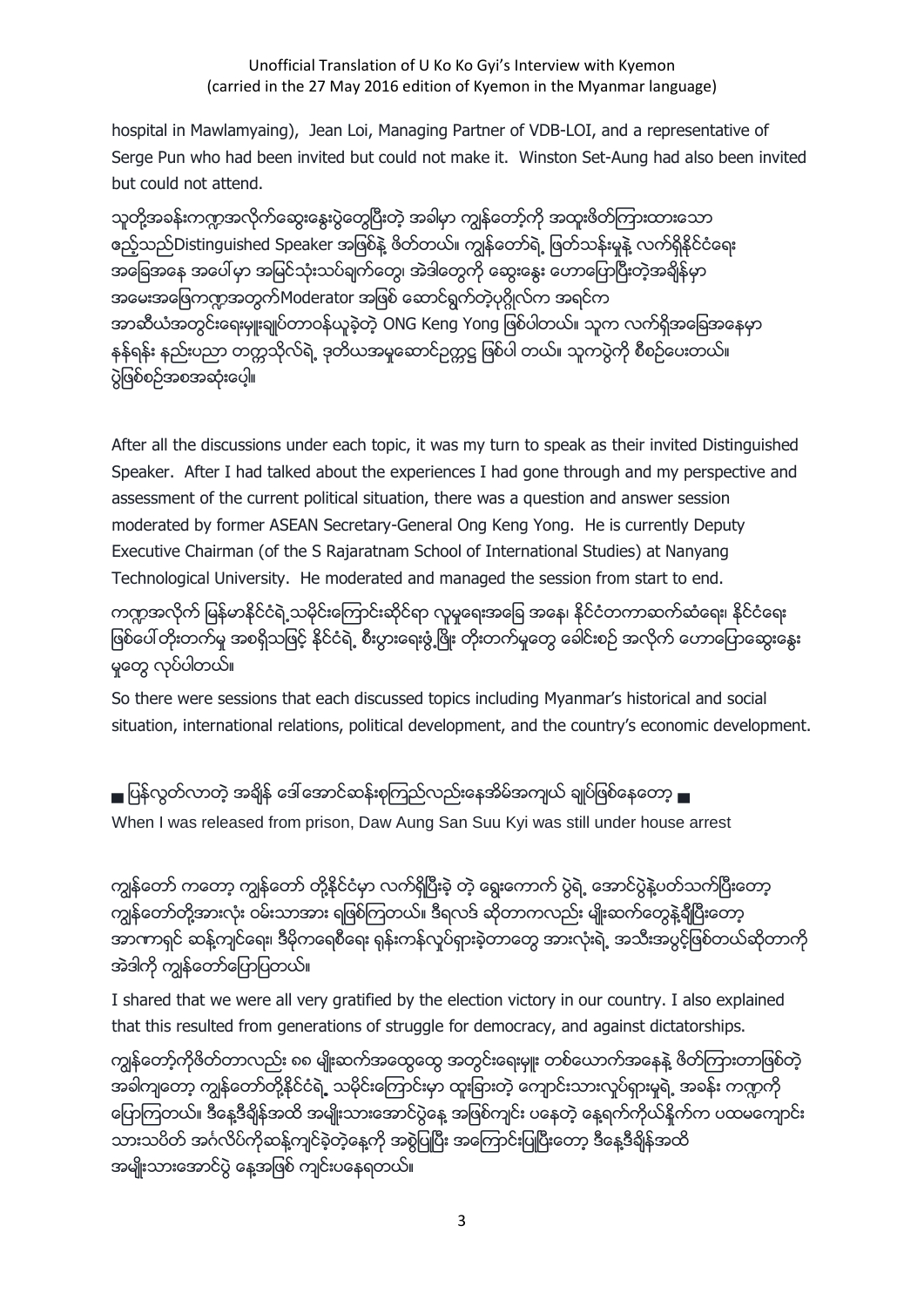As I was invited as the General Secretary of 88 Generation, I talked about the significance of the student movements in our country's history. To this day, the National Day celebrations are held to commemorate the first student strike against the British.

ဒါဟာ မြန်မာနိုင်ငံမှာ ကျောင်းသားလှုပ်ရှားမှုတွေရဲ့ သမိုင်းဝင်အရေးပါမှု၊ ၁၉၃၆၊ ၁၉၃၈၊ ၁၃ဝဝ ပြည့်အရေးတော်ပုံ ဖြစ်စဉ်တွေ တစ်လျှောက်လုံး ကျွန်တော်တို့လွတ်လပ်ရေးကြိုးပမ်းမှု သမိုင်းမှာ ကျောင်းသားတွေရဲ့ အခန်းကဏ္ဟ၊ ပြီးတော့ တစ်နိုင်ငံလုံးပြည်သူတွေနဲ့ ပူးပေါင်းဆောင် ရွက်ပြီးတော့ ေအာင္ပြဲရခဲ့တဲ့အေၾကာင္းေတြ ေျပာျပတယ္။

This shows the importance of student movements in Myanmar's history. I also discussed that through all the events of 1936, 1938, the 1300 Revolution, in the history of our struggle for independence, there was the role of the students who cooperated together with all the people of the country to achieve victory.

၁၉၆၂ ခုနှစ် အာဏာ သိမ်းပြီးတဲ့အချိန်မှာ ကျောင်းသားသမဂ္ဂအဆောက်အအုံ ဖျက်ဆီးခံခဲ့ရတယ်။ အဲဒီအချိန်ကစပြီး မြေအောက်ပုံစံမျိုးဖြစ်သွားခဲ့တယ်။ နိုင်ငံဟာလည်း တဖြည်းဖြည်းနဲ့တပ်ကအာဏာသိမ်းပြီး ေနာက္ပိုင္း အာဏာရွင္စနစ္နဲ႔ တိုင္းျပည္ဟာ တျဖည္းျဖည္း ဆင္းရဲသထက္ဆင္းရဲလာၿပီး ေနာက္ဆံုးမွာ ရှစ်လေးလုံး အရေးတော်ပုံကြီးပေါက်ကွဲ၊ ပေါ် ပေါက်လာတယ်။ ၁၉၆၂၊ ၁၉၆၉၊၁၉၇၄၊ ၁၉၇၅၊ ၁၉၇၆ ခုနှစ်တွေမှာ ေတာက္ေလွ်ာက္ ေက်ာင္း သားလႈပ္ရွားမႈေတြ လုပ္လာၿပီးေတာ့ ေနာက္ဆံုး ၁၉၈၇ ခုႏွစ္ေငြစကၠဴအေရး အခင္း အစကနေ ရှစ်လေးလုံး အရေးတော်ပုံကြီးအထိ ဖြစ် စဉ်၊ ကျောင်းသားလှုပ်ရှားမှုတွေနဲ့ပတ်သက်တာကို ကျွန်တော်ရှင်းပြတယ်။ ရှစ်လေးလုံး အရေးတော်ပုံကြီး ပေါ် ပေါက်လာတဲ့အချိန်မှာ ပြည်သူတွေ ရဲ့အခန်းကဏ္ဍ ဘယ်လောက်ကြီးမားတယ်ဆိုတာကို ကျွန်တော်ရှင်းပြတယ်။

I also explained that after the 1962 coup, the student union building was demolished, and starting from that moment, (the student movement) went underground. After the coup, the country also gradually declined into poverty and in the end exploded in the Four Eight (8-8-88) strike. I explained about the student movements throughout 1962, 1969, 1974, 1975, 1976, and finally in 1987 the events over the demonetisation led to the Four Eight strike. I clarified the importance of the people's role at the time of the Four Eight strike.

ကျွန်တော်တို့တွေ ကျောင်းစာသင်ခန်းတွေထဲကနေပြီးတော့ နိုင်ငံရေးထဲ ပါဝင်ဆောင်ရွက်လာရင်းနဲ့ အဖမ်း အဆီးတွေခံရ။ ေနာက်ဆုံးအား လုံးပေါင်းလိုက်ရင် ကျွန်တော် ဆိုရင် ၁၈ နစ်ကျော်ကျော် အကျဉ်းထောင်တွေမှာ ကျပြီး ေတာ့ အပြင်ကိုရောက်၊ ပြန်လွတ် လာတာနဲ့ နိုင်ငံရေး လိုအပ်ချက်ကို ကြၽန္ေတာ္တို႔ေဆာင္ရြက္ခဲ့တယ္ေပါ့။

From the classrooms, we entered and participated in politics, and got arrested. In the final count, for me, I was in prison for over 18 years, and we carried out what needed to be done politically at each time we were released from prison.

၂ဝဝ၅ ပြန်လွတ်တဲ့အချိန်တုန်းကဆိုရင် ဒေါ် အောင် ဆန်းစုကြည် ကိုယ်တိုင်လည်း နေအိမ်အကျယ်ချုပ်နဲ့ ဖြစ်နေတော့ အဲဒီအချိန်မှာ လူထုကိုစည်းရုံးလှုံ့ဆော်တဲ့ ကမ်ပိန်းတွေအမျိုးမျိုး ကျွန်တော် တို့ဆောင်ရွက်ခဲ့တယ်။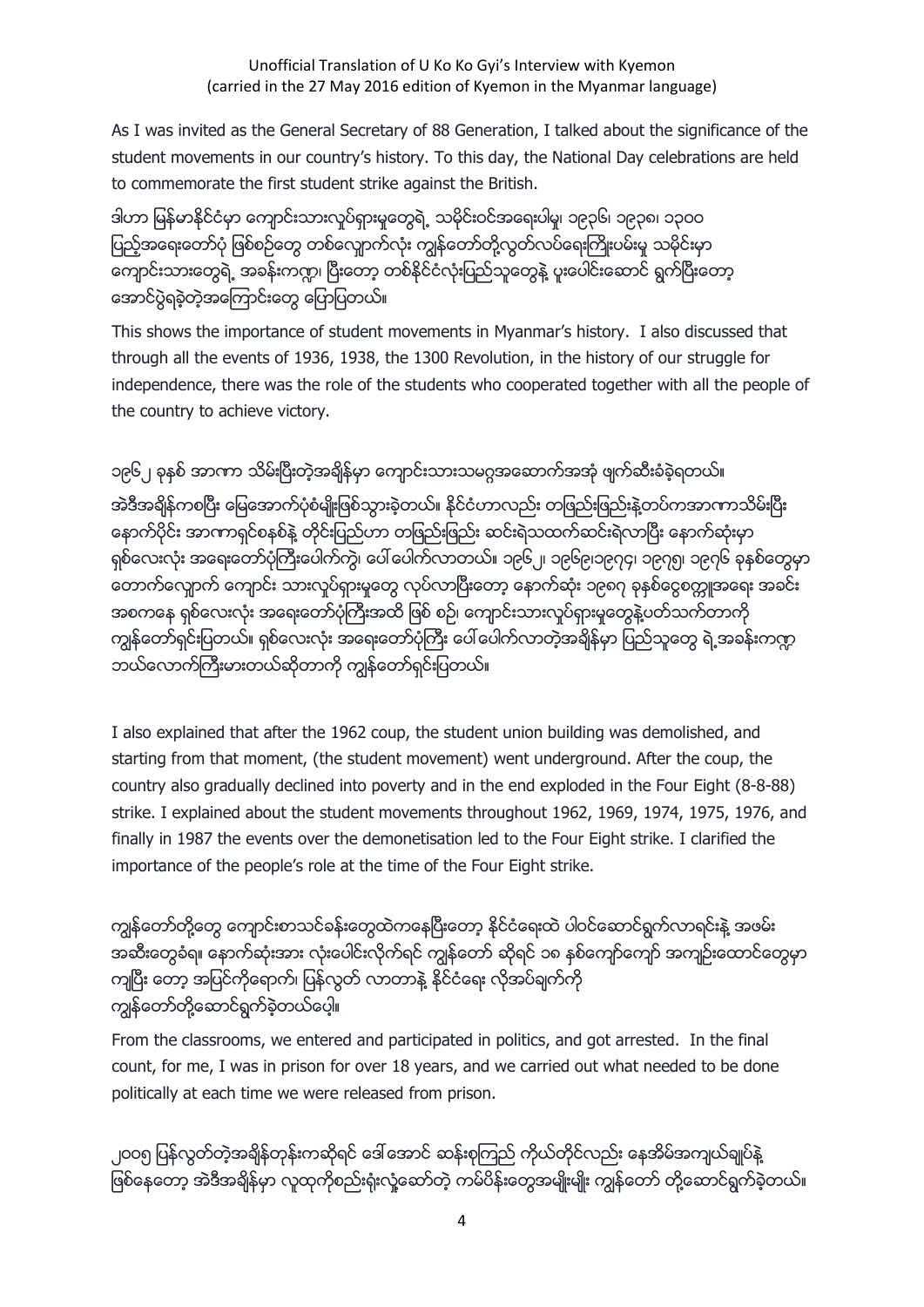#### Unofficial Translation of U Ko Ko Gyi's Interview with Kyemon (carried in the 27 May 2016 edition of Kyemon in the Myanmar language)

# အဓိကကတော့ အဲဒီအချိန်တုန်းက ဖွဲ့ စည်းပုံကို တစ်ဖက် သတ်ရေးဆွဲနေတဲ့ ညောင်နစ်ပင်ညီလာခံကို ကျွန်တော်တို့ ေြာင်ပဲဝေဖန်ခဲ့တယ်။ အဲဒါေကြာင့်လည်း ကျွန်တော်တို့ ထပ်ပြီးအဖမ်းခံရတယ်။

When I was released in 2005, Daw Aung San Suu Kyi herself was still under house arrest. At the time, we carried out many campaigns to rally the people. Mainly, at the time, we openly criticised the Nyang-Hnapin Conference which was drawing up a one-sided Constitution. For that, we were arrested again.

ပြန်လွတ်လာပြီးတဲ့အချိန်မှာ ၂ဝ၁၂ ကြားဖြတ် ရွေးကောက် ပွဲ ဒေါ် အောင်ဆန်းစုကြည်က ကြားဖြတ်ရွေး ေကာက္ပြဲ ဝင္ေရာက္ဖို႔ ဆုံးျဖတ္တာကို ကြၽန္ေတာ္တုိ႔ဝိုင္းၿပီး ေထာက္ခံပံ့ပိုးကူညီခဲ့တယ္။ ေနာက္ၿပီး ဖြဲ႕စည္းပုံ ပုဒ်မ ၄၃၆ ပြင်ဆင်ရေးနဲ့ ပတ်သက်ပြီးတော့လည်း တစ်နိုင်ငံလုံး လှုပ်ရှားမှုတွေ၊ ဆော်ဩမှုတွေလုပ်တယ်။ လက်မှတ် ေကာက်ယူမှုတွေ ကျွန်တော်တို့တစ်တွေ လုပ်ခဲ့ကြတယ်။ အခုနောက် ဆုံးေရွးေကာက် ပွဲ အောင်နိုင်ရေးအထိ တစ်နိုင်ငံလုံးအနံ့လိုက်ပြီး ကျွန်တော်တို့ဆောင် ရွက်ခဲ့တဲ့အကြောင်းတွေ ပြောပြတယ်။

After being released, we all supported and assisted the decision of Daw Aung San Suu Kyi to stand in the 2012 by-elections. Then, regarding the revision of Article 436 of the Constitution, we carried out nation-wide campaigns and rallies. We also collected signatures for that. I also shared our efforts throughout the country to support and ensure this latest election victory.

■ ပြည်သူက မျှော် လင့်ချက်ကြီးကြီးမားမားနဲ့ မဲပေးခဲ့ကြ သလို၊ လက်ရှိရင် ဆိုင်နေရတဲ့ အခက်အခဲကို စိတ်ရှည် သည်းခံပြီးNLD အစိုးရ ေအာင်မြင်ဖို့ အတွက် ▄

The people voted with high expectations and also have patience to endure current difficulties for the NLD government's success

နေးကောက်ပွဲပြီးတဲ့အချိန်မှာ အခွင့်အလမ်းတွေရော စိန်ခေါ် မူတွေရော ကျွန်တော်တို့မှာ အများကြီး ပေါ် ပေါက် လာတယ်။ စိန္န်ခေါ် မူတွေပြောရင် မြင် သာထင်သာတဲ့ဟာ တွေက လွတ်တော်ထဲမှာ တပ်မတော် ၂၅ ရာခိုင်နန်း တို့၊ ပြည်ထဲေရး၊ ကာကွယ်ေရး၊ နယ်စပ်ေရးရာဝန်ကြီးဌာန တွေကို ကိုင်ထားတာတွေ အစရှိသဖြင့် စစ်ဘက်အရပ်ဘက် ဆက်ဆံေရးကို ပုံမှန်အခြေအနေပြန်ရောက်အောင် လုပ်ရမယ့်ဟာတွေရှိ တယ်။ နောက် တိုင်းရင်းသား လက်နက်ကိုင်ပဋိပက္ခချုပ်ငြိမ်းဖို့ ကိစ္စတွေရှိတယ်ဆိုတော့ အခွင့်အလမ်းလို့ပြောရင်လည်း နေးကောက်ပွဲမှာ ပြည်သူ တွေက အားတက်သရောနဲ့ ထောက်ခံလိုက်တဲ့အတွက် ကြောင့် ရွေးကောက်ခံ လွတ်တော်ကိုယ်စားလှယ်အားလုံးရဲ့ ၈ဝ ရာခိုင်နန်းလောက် အနိုင်ရလိုက်တယ်။ ဒါကြောင့် ဥပဒေတစ်ခုကို လက်ရှိ တည်ဆဲဥပဒေတွေကို ထက်ဝက် ကျော် ဆန္ဒမဲနဲ့ ဖျက်ပစ်လို့ရတယ်။ ပြင်ဆင်လို့ရတယ်။ အသစ္ျပ႒ာန္းလို႔ရတယ္။

After the elections, many opportunities and challenges have emerged for us. The most evident challenges would be the need to normalise civil-military relations as there is still 25 percent military (seats) in the parliament, and (the military) still holds the home affairs, defence, and border affairs ministries. Then, there is also the ceasefire negotiations with ethnic armed groups. As for opportunities, because of the overwhelming support of the people in the elections, about 80 per cent of the elected representatives won. So, if a law or existing laws, need to be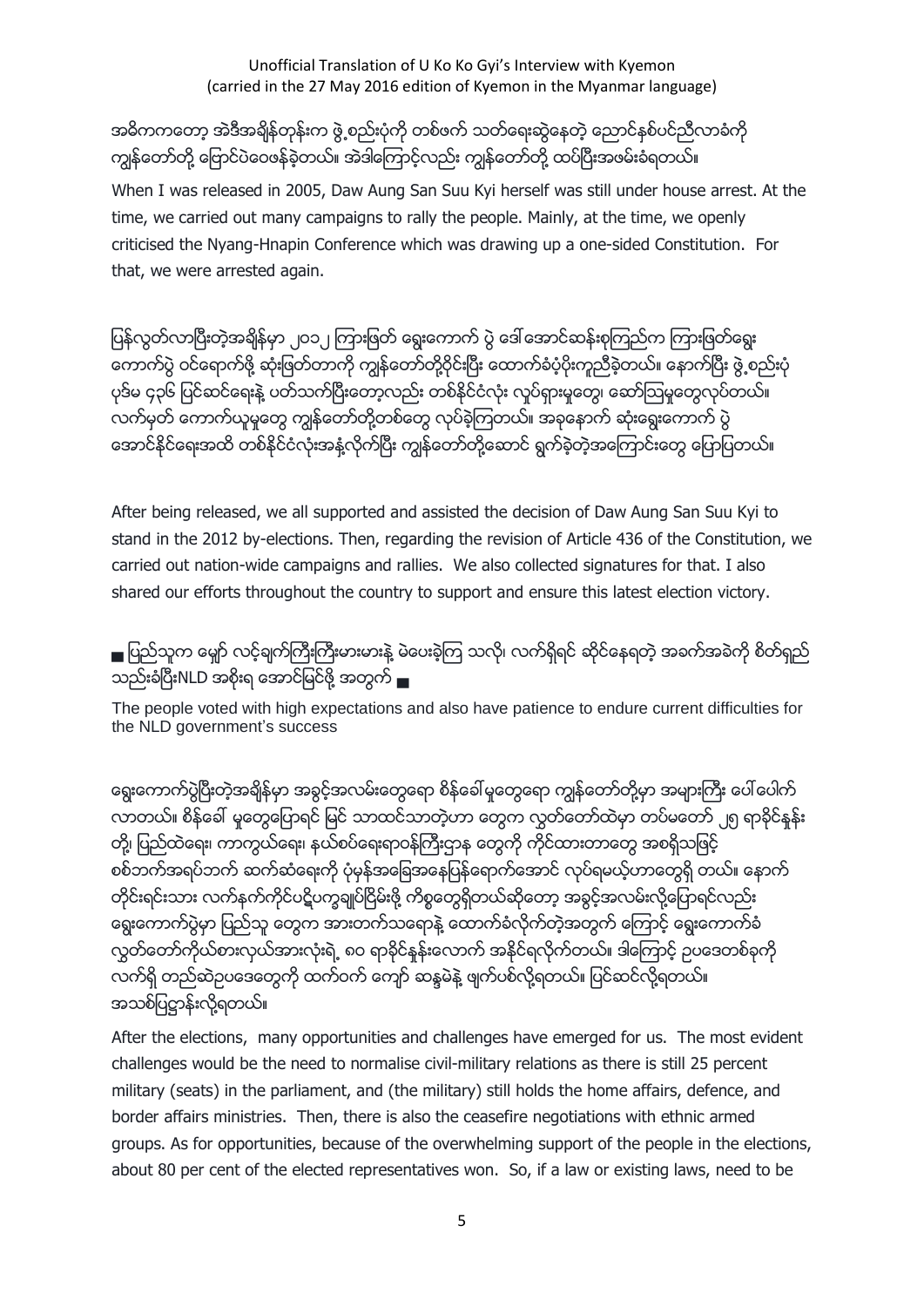### Unofficial Translation of U Ko Ko Gyi's Interview with Kyemon (carried in the 27 May 2016 edition of Kyemon in the Myanmar language)

repealed or revised, or new laws promulgated, this can be carried with a simple majority in parliament.

ဖွဲ့ စည်းပုံဥပဒေပြင်ဆင်ရေးကလွဲပြီးေတာ့ နေ့စဉ်လူထုနဲ့ ဆက်ဆံနေတဲ့ မြေ ယာကိစ္စ၊ အလုပ်သမား လုပ်ခလစာ၊ ရင်းနီးမြုပ်နံမှုဘဏ်တို့၊ လူမှုရေး ကဏ္ဍတွေဖြစ်တဲ့ ပညာရေး၊ ကျန်းမာရေးတို့လို ဥပဒေမျိုးတွေ၊ သာမန်ဥပဒေအားလုံးဟာ ထက်ဝက်ကျော် ဆန္ဒမဲနဲ့ ပြင်လို့ရတယ်။

Apart from the amendment of the Constitution, the simple majority can also amend laws relevant to issues that people face daily, such as land, wages, investment, and social issues including education and health.

ဒါဟာ အနိုင်ရပါတီရဲ့ ဧရာမအခွင့်အလမ်းတစ်ခုပဲ ဆိုတာ ကျွန်တော်ထောက်ပြတယ်။ ဆိုတော့ ပြဋ္ဌာန်း လိုက်တဲ့ဥပဒေတွေကို အကောင် အထည်ဖော်မယ့် အစိုးရ ကလည်း အနိုင်ရပါတီပဲဖြစ်တဲ့အတွက်ကြောင့် ဥပဒေ ျပ႒ာန္းတာေရာ၊ ဥပေဒအေကာင္အထည္ေဖာ္မွာ ေရာ အားလုံး ဟာNLDအတြက္ စိတ္ႀကိဳက္ေဆာင္ရြက္ႏုိင္တဲ့ အခြင့္အလမ္းရွိတယ္။

I highlighted that this is a huge opportunity for the winning party. The government to implement the laws that are enacted is also from the winning party. So, in enacting and in implementing laws, the NLD has the opportunity to customise it (to meet needs).

တစ်ဖက်ကလည်း ပြည်သူတွေက သိပ်မျော်လင့်ချက် ကြီးကြီးမားမားနဲ့ မဲပေးခဲ့ကြသလို လက်ရှိရင်ဆိုင်နေရတဲ့ အခက်အခဲကိုလည်း သူတို့အင်မတန် ကို စိတ်ရှည်သည်းခံ ပြီးတော့NLDအစိုးရအောင်မြင်ဖို့အတွက် သူတို့မျော်လင့် ခဲ့ကြတယ်။ ဥပမာ အခုလျှပ်စစ်မီးပြတ်တောက်မှု ဆိုရင် တော်တော် ဆိုးဆိုးရွားရွားဖြစ်တယ်။ နေ့စဉ်ကြုံတွေ့နေရ တဲ့ ကားလမ်းပိတ်ဆို့မှု၊ ယာဉ်ကြောပိတ်ဆို့မှုတွေက အစပေ့ါ့။ ကျွန်တော်ဆိုရင် ကျွန်တော်အတွက် မီးပျက် တာဟာ သည်းညည်းခံနိုင်တယ်။ ဘာေကြာင့်ဆိုထောင်ထဲ မှာ အကြာကြီးနေခဲ့တယ်။ ေထာင်ကကျွန်တော့်ရဲ့ ဒုတိယ အိမ်ဖြစ်နေတယ်။ ဒါကိုယ်တွေ့ ဖြစ်စဉ်လေးကိုပြောပြတာ၊ ကျွန်တော့်သမီးလေးဆိုရင် ကိုးလအရွယ် မီးပျက်တာနဲ့ အော်ပြီးငိုပြီဆိုတော့ တစ်ညလုံးယပ်တောင် တစ်ချောင်းကို ကိုင်ပြီး ယပ်ခပ်နေရတယ်။ ဆိုေတာ့ အဲဒီလိုကြားထဲကပဲ NLDအစိုးရအောင်မြင်ဖို့အတွက်ကို ပြည်သူတွေက သည်းညည်းခံခဲ့ကြတယ်။ ဒါတွေအားလုံးကလည်း ဒါအခွင့် အလမ်းပဲ။

So, people voted with high expectations. And they are also very patient in enduring the current difficulties. They have hopes for the NLD government's success. For example, regarding the current electricity shortages are rather bad. Also the daily experiences of traffic congestion and blocked lanes. I can endure the power shortages. Because I have been in prison for so long. Prison has been my second home. This is just sharing my personal experience. I have to hold a fan all night long to fan my nine-month-old daughter who cries whenever the electricity gets cut. This is just to say that the people have been patient and endured so much for the NLD's success. All this also presents an opportunity.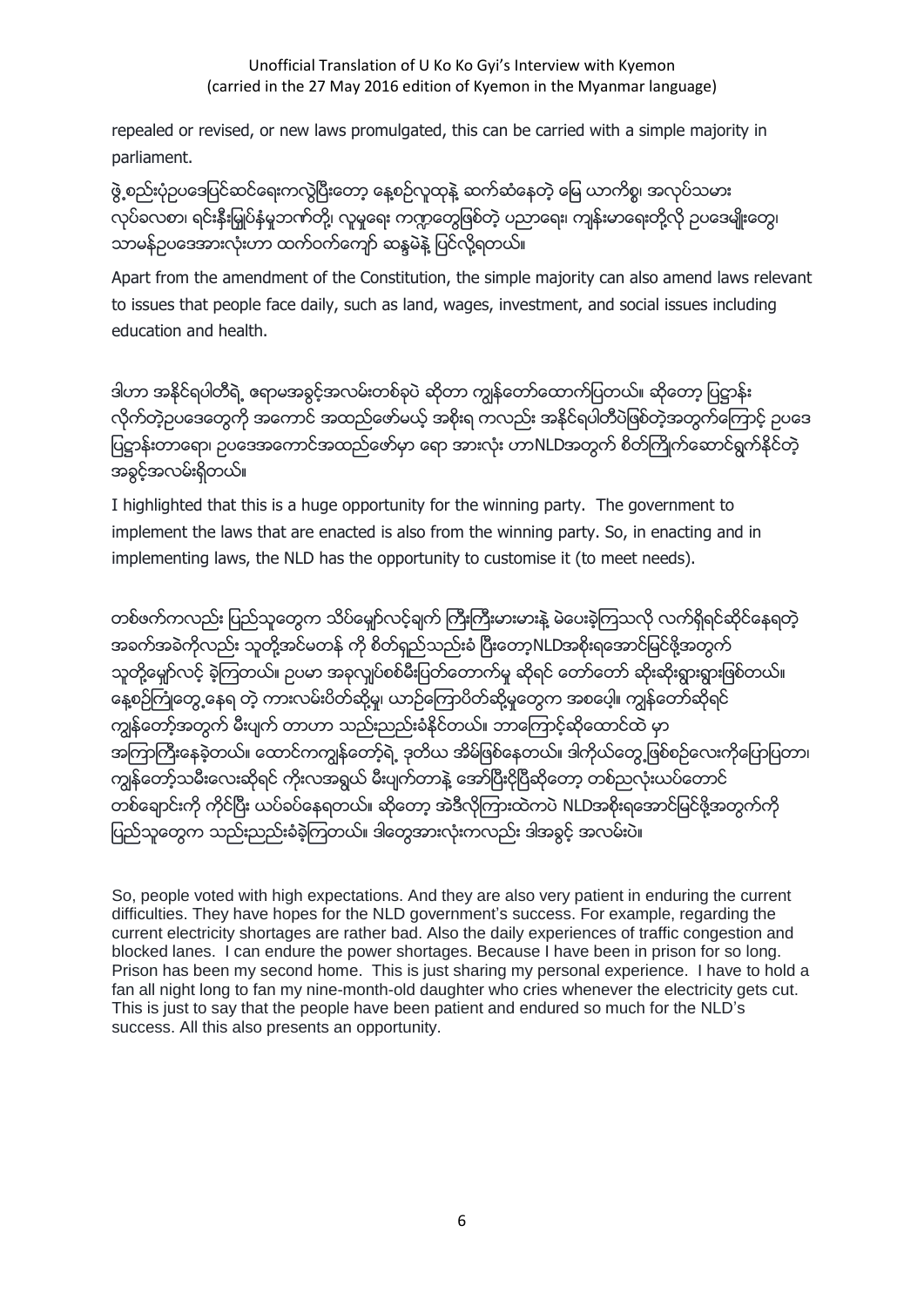■ လက်မှတ်မထိုးသေးတဲ့အဖွဲ့ တွေကအစ အစိုးရသစ် အပေါ် မှာ မျော်လင့်နေ တာ အခွင့်အလမ်းပေ့ါ။ ■ The ceasefire groups' expectations of the new government are an opportunity

ငြိမ်းချမ်းရေးနဲ့ပတ်သက်လို့ လက်မှတ်မထိုးတဲ့အဖွဲ့ တွေကိုယ် တိုင်က ရွေးကောက်ပွဲနီးကပ်တဲ့အချိန်မှာ သူတို့သဘောထားတွေပြောကြ တယ်။ ေရွးေကာက်ပွဲအပြီး အစိုးရလက်ထက်မှာေတာ့ သူတို့ငြိမ်းချမ်းေရးကို လုပ်နိုင် လိမ့်မယ်ဆိုပြီးေတာ့ လက်မှတ်မထိုးတာ။ ကိုယ်တိုင်က ဒီအစိုးရသစ်ကို မျော်လင့်ပြီးေတာ့ မထိုးဘူးဆိုတဲ့ သဘော မျိုးတွေ၊ ဒါအစိတ်အပိုင်းတစ်ခု။

The ceasefire groups that had not yet signed (the National Ceasefire Agreement) had shared their views just before the elections. They did not sign the agreement because they wished to work for peace with the new government after the elections. So, they themselves looked forward to the new government and did not sign. This is one aspect.

အစိုးရသစ်အတွက် ငြိမ်းချမ်းရေးကို လုပ်မယ်ဆိုရင် တောင်မှ ယုံကြည်မှုပါ။ လက်မှတ်မထိုးသေးတဲ့အဖွဲ့ အစည်းတွေကအစ အစိုးရသစ် အပေါ် မှာ မျော်လင့်နေကြ တာတွေရှိတယ်။ ဒါတွေဟာ အခွင့်အလမ်းတွေပါ။ အဲဒါတွေကို သူတို့ ဘယ်လောက်ထိထိရောက်ရောက် အသုံးချနိုင်သလဲ ဆိုတဲ့အပေါ်မှာ မူတည်တယ်။ ကျွန်တော် တို့နိုင်ငံမှာ စိန်ခေါ်မူတွေရှိတယ် ဆိုပေမယ့် တစ်ဖက်က ခုနကပြောတဲ့ အခွင့်အလမ်းကောင်းတွေ အမြောက်အမြား ရှိနေတယ်။ ဒါတွေကို မိမိရရအသုံးချနိုင်ဖို့ပဲလိုတယ်လို့ ကျွန်တော်မြင်တဲ့အကြောင်း ေျပာျပတယ္။

There is trust in the new government's plans for peace. We can see the expectations of the groups who have not yet signed. These are opportunities. It depends how effectively the opportunities can be utilised. So, even if there are challenges for our country, there are also all these opportunities that I have mentioned earlier. I shared my view that we can take advantage of these opportunities.

▄ မဟာမိတ္ဆက္ဆံေရး ▄ Relations with Allies

မဟာမိတ်စုဖွဲ့ မူနဲ့ ပတ်သက်ပြီး အမျိုးသားပြန်လည် သင့်မြတ်ရေးအတွက် ကိုယ်နဲ့အရင်တုန်းက ရန်သူလိုမျိုး တစ်ဖက်စီနေခဲ့တဲ့သူတွေနဲ့ ပြန် လည်သင့်မြတ်ရေးအတွက် ကြိုးစားနေတဲ့တစ်ချိန်တည်းမှာပဲ ကိုယ်နဲ့နစ်ပေါင်းများစွာ လက်တွဲဆောင်ရွက်ခဲ့တဲ့ မဟာမိတ်ဟောင်းတွေနဲ့ မဟာ မိတ်စုဖွဲ့ မူပါ။ ရင်းနီးတဲ့ဆက်ဆံေရးကို ထိန်းသိမ်းထားဖို့။ ဒါလည်း အရေးကြီးတယ်ဆိုတာကို ကျွန်တော်ပြောပြတယ်။

With regard to alliances, we are now trying to reconcile with people who have been like our enemies in the past. At the same time, we also need to form new alliances with old allies who have worked with us over the years. I shared that it is important to maintain a close relationship.

■ လူမျိုးနဲ့ ဘာသာကို ေရာထွေးမဖြေရှင်းနဲ့ ■ Do not mix race and religion

ကျွန်တော်ဆွေးနွေးမှုတွေ၊ ဟောပြောမူတွေပြီးတဲ့ အခါမှာ မေးခွန်းတွေ တက်လာတယ်။ ကျွန်တော့်ဖြတ် သန်းမှုနဲ့ မေးတာရှိတယ်။ ေနာက် တစ်ခုကတော့ လက်ရှိ နိုင်ငံရေးအခြေအနေနဲ့ပတ်သက်ပြီး ဘာသာရေး၊ လူမှုရေး ကိစ္စလိုဟာမျိုးတွေ၊ ဝမ်းမြန်မာဆိုပြီးတော့ မြန်မာတစ်ခု တည်းဆိုတဲ့ အမှတ်အသားသရုပ်ဖြစ်အောင် ဘယ္လို ေဆာင္ရြက္ဖို႔ အစီအစဥ္ရွိသလဲဆုိတာ ေမးပါတယ္။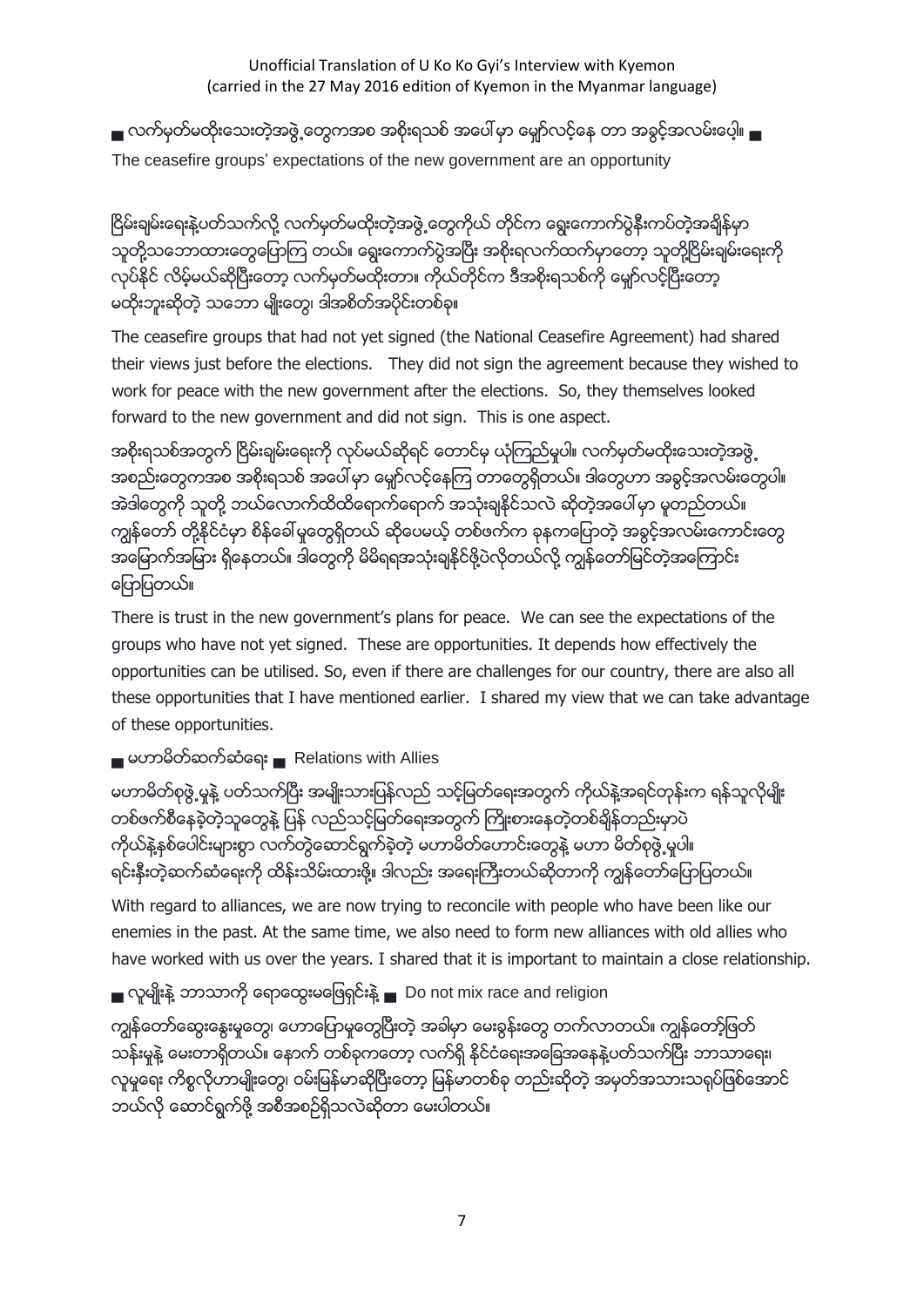After my statement, there were some questions from the floor. Some asked me about my experiences. Another asked my view about how to deal with current religious and social tensions that could affect the "One Myanmar" characteristic.

ကျွန်တော်ကတော့ လူမျိုးနဲ့ ဘာသာ အဲဒီနစ်ခုကို မရောထွေးဖို့ အရေးကြီးတယ်ဆိုတာကို ပြောပြတယ်။ အဲတော့ ကျွန်တော်တို့က လူမျိုးရေးကိစ္စဖြစ်တဲ့ တချို့ဟာတွေကို ဒါကို လူမျိုးရေးကိစ္စ၊ နိုင်ငံသားဖြစ်မှု ကိစ္စတွေနဲ့ ဖြေရှင်းဖို့လိုတယ်။ အဲဒါကို ဘာသာရေး ပုံစံနဲ့ ကိုင်တွယ် လိုက်လို့ရှိရင် ပိုပြီးရှုပ်ထွေးသွားနိုင်တယ်ဆိုတာကို ကျွန်တော်ပြောပြ တယ်။

I said that it is important not to mix race and religion. We have to be clear what is an ethnic or racial issue, and what is a citizenship issue. In dealing with the issue, if religion is brought in, this can complicate things further.

■ ရင်းနီးမြုပ်နံသူတွေအတွက် ပီသုံးလုံး ■ Three Ps for Investment

ရင်းနီးမြှုပ်နံသူတွေအနေနဲ့ အစိုးရသစ်နဲ့ ဘယ်လို ဆက်ဆံရမလဲ ဆိုတာနဲ့ပတ်သက်လို့ ကျွန်တော်ကတော့ သရီးပီဆိုတဲ့ အယူအဆ ကိုေပြေပြတယ်။ ထိုင်းကစီးပွားေရး လုပ်ငန်းရှင် မိတ်ဆွေတချို့ရှိတယ်။ သူတို့က ဒီရင်းနီး မြှုပ်နံမှုလုပ်တဲ့အခါမှာ ပီသုံးလုံးမှုဝါဒ၊ ပထမပီကတော့ (Profit) အမြတ်အစွန်းရဖို့၊ စီးပွားေရးလုပ်တယ်ဆိုတာ အမြတ်အစွန်း ရချင်လို့လုပ်တာ ဒါသဘာဝကျတယ်။ ဒုတိယပီကတော့ (People)ပြည်သူတွေ အတွက် အကျိုး အမြတ်ရှိရမယ်။ သူတစ်ယောက်တည်း အမြတ်အစွန်း ရပြီး တော့ ပြည်သူတွေရဲ့ဘဝတွေ နစ်နာဆုံးရုံးသွားတယ်ဆိုရင် ဒီဟာကလည်း တရားမျှတတဲ့ စီးပွားေရးလုပ်ငန်းမဟုတ်ဘူး။ပြည် သူတွေဆိုတဲ့အခါမှာ လုပ်ငန်းေဆာင်ရွက်တဲ့ ေဒသ ခံ ပြည်သူတွေရဲ့ ေန့စဉ် လူနေမှုဘဝကို အကျိုးကျေးဇူးဖြစ်ထွန်းဖို့လိုတယ်။ နောက်ဆုံးပီကတော့ (Planet)ကမ္ဘာမြေ။ ဒါက သဘာဝပတ်ဝန်းကျင်နဲ့ဆိုင်တယ်။ ကိုယ်ရဲ့ စီးပွားေရးလုပ်ငန်း ရင်းနီးမြှုပ်နံမှုကြောင့် သဘာဝ ပတ်ဝန်းကျင် ထိခိုက်မှုမဖြစ်အောင် ထိခိုက်မှုအတတ်နိုင်ဆုံး ကျော့ချမှုနဲ့ ပြန်ပြီးကုစားပေးဖို့ အစီအစဉ်တွေရှိသင့်တယ်။ သရီးပီပေါ် လစီနဲ့လုပ်မယ်ဆိုရင်တော့(Win-Win)ပေ့ါ။ နှစ်ဖက်စလုံးအကျိုးရှိနိုင်တဲ့ ရင်းနှီးမြှုပ်နှံမှုတွေ၊ စီးပွားရေး လုပ်ငန်းတွေဖြစ်မယ်လို့ ကျွန်တော်ပြောပြခဲ့ပါတယ်။

When asked about how the new government would deal with investors, I shared the 3P theory. Some of my business friends in Thailand have used this 3P policy in their investments. The first P is Profit. It is natural for businesses to seek profit. The second P is People. There should also be benefits for the people. If the business profits but the people's lives are adversely affected, this is not a fair business practice. When I say "people" it means the local communities in the areas where the businesses are operating. There must be benefit for their lives. The last P is Planet. This is about the environment. There should be plans to mitigate as much as possible the effects of business investments on the environment. With this 3P policy, we can get winwin, mutually beneficial investments and businesses.